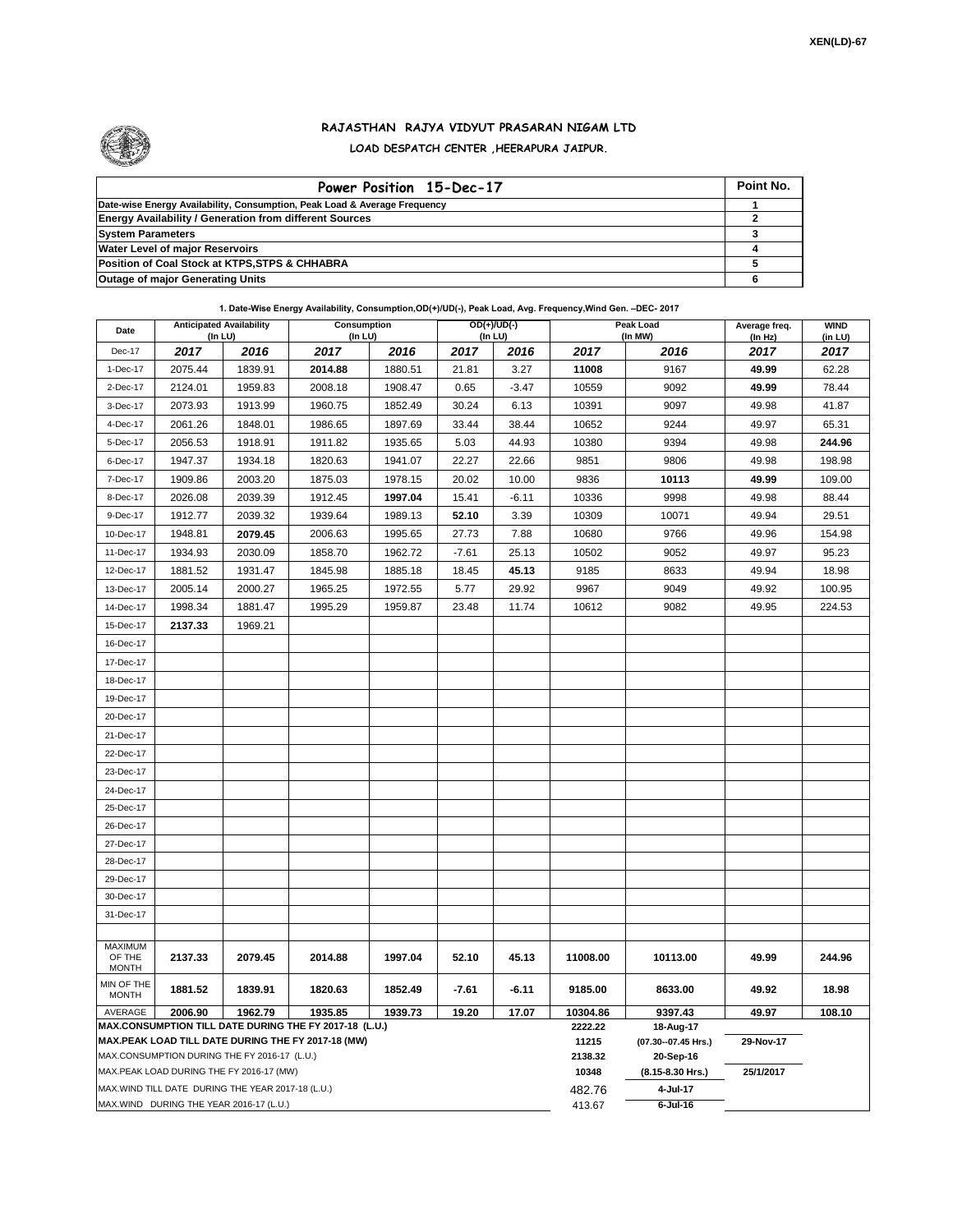## **2.Anticipated Availability/Generation From Different Sources**

|                     | (In LU)                                                                            |                                           |                                  |                              |
|---------------------|------------------------------------------------------------------------------------|-------------------------------------------|----------------------------------|------------------------------|
| S.No.               | Sources Available to Rajasthan / Installed<br>Capacity as on 30.09.2016<br>(In MW) | Prior<br>assessment of<br>Avail. For next | Prior<br>assessment of<br>Avail. | Actual<br>Energy<br>Received |
|                     |                                                                                    | Dav                                       |                                  |                              |
|                     |                                                                                    |                                           | 14-Dec-17                        |                              |
| 1                   | KTPS (1240/1240)                                                                   | 227.00<br>220.00                          | 227.00                           | 199.61                       |
| $\overline{2}$<br>3 | STPS (1500/1500)<br>DHOLPUR GAS CCPP (330/330)                                     | 0.00                                      | 165.00<br>0.00                   | 173.07<br>0.00               |
| 4                   | RAMGARH (273.5/273.5)                                                              | 47.00                                     | 45.00                            | 39.44                        |
| 5                   | RAPP-A(200/200)                                                                    | 43.00                                     | 43.00                            | 44.18                        |
| 6                   | MAHI (140/140)                                                                     | 0.00                                      | 0.00                             | 7.29                         |
| 7                   | CHAMBAL (RPS+JS) (135.5/271)<br>GIRAL LIGNITE (250/250)                            | 38.62                                     | 38.62                            | 37.38                        |
| 8<br>9              | CHHABRA TPS 1000/1000)                                                             | 0.00<br>166.00                            | 0.00<br>164.00                   | 0.00<br>153.04               |
| 10                  | ADANI (TPS) + KALISINDH (TPS)                                                      | 269.28                                    | 267.43                           | 254.62                       |
|                     | (1200+1200/1320+1200)                                                              |                                           |                                  |                              |
| 11                  | WIND FARM (3980.40/4119.15)                                                        | 313.00                                    | 128.00                           | 224.53                       |
| 12                  | SOLAR POWER(737.70/1295.70)                                                        | 0.00                                      | 0.00                             | 0.00                         |
| 13<br>14            | CAPTIVE POWER PLANTS<br>REGIONAL (INTRA STATE) O.A. (VLTPS)                        | 0.00<br>0.00                              | 0.00<br>0.00                     | 0.00<br>0.00                 |
| 15                  | <b>OPEN ACCESS</b>                                                                 | 19.82                                     | 15.78                            | 15.78                        |
| 16                  | BIOMASS - (101.95/119.25)                                                          | 5.00                                      | 5.00                             | 4.66                         |
| 17                  | BARSINGHSAR LTPS(250/250)                                                          | 26.00                                     | 21.08                            | 13.94                        |
| 18                  | RAJWEST (1080/1080)                                                                | 196.00                                    | 205.00                           | 160.69                       |
|                     | <b>TOTAL (A): 1-18</b>                                                             | 1570.72                                   | 1324.91                          | 1328.23                      |
| 19                  | <b>BBMB COMPLEX</b><br>a) BHAKRA(230.79/1516.3)                                    | 24.75                                     | 24.67                            | 25.10                        |
|                     | b) DEHAR (198/990)                                                                 | 6.27                                      | 6.53                             | 7.40                         |
|                     | c) PONG (231.66/396)                                                               | 32.15                                     | 32.62                            | 30.72                        |
|                     | TOTAL: a TO c                                                                      | 63.17                                     | 63.82                            | 63.22                        |
| 20                  | <b>CENTRAL STATIONS</b>                                                            |                                           |                                  |                              |
|                     | d) SINGRAULI (300/2000)<br>e) RIHAND<br>(310.24/3000)                              | 83.42<br>129.44                           | 79.18<br>125.31                  | 78.27<br>126.95              |
|                     | f) UNCHAHAR-I(20/420)                                                              | 5.62                                      | 11.21                            | 6.23                         |
|                     | g) UNCHAHAR-II& III(61/630)                                                        | 22.83                                     | 23.32                            | 15.65                        |
|                     | h) INDIRA GANDHI STPS(JHAJHAR) 0.00/1500)                                          | 0.00                                      | 0.00                             | 0.00                         |
|                     | i) NCTPS DADRI St-II (43.22/980) + DADRI-TH                                        | 17.32                                     | 17.35                            | 13.14                        |
|                     | j) DADRI GAS (77/830)<br>k) ANTA<br>(83.07/419)                                    | 3.15<br>0.00                              | 4.12<br>0.00                     | 4.04<br>0.00                 |
|                     | I) AURAIYA<br>(61.03/663)                                                          | 0.00                                      | 0.00                             | 0.00                         |
|                     | m) NAPP<br>(44/440)                                                                | 9.98                                      | 9.89                             | 9.89                         |
|                     | n) RAPP-B<br>(125/440)                                                             | 34.53                                     | 34.36                            | 34.36                        |
|                     | o) RAPP-C<br>(88/440)                                                              | 19.62                                     | 19.62                            | 19.62                        |
|                     | p) SALAL<br>(20.36/690)<br>q) URI<br>(70.37/720)                                   | 0.86<br>4.04                              | 0.82<br>4.33                     | 0.82<br>4.23                 |
|                     | r) TANAKPUR<br>(10.86/94)                                                          | 0.80                                      | 0.80                             | 0.78                         |
|                     | s) CHAMERA - (105.84/540)                                                          | 3.14                                      | 3.14                             | 3.14                         |
|                     | t) CHAMERA-II (29.01/300)                                                          | 1.16                                      | 1.31                             | 1.16                         |
|                     | u) CHAMERA-III (25.21/231)                                                         | 0.76                                      | 0.76                             | 0.76                         |
|                     | v) DHAULIGANGA (27/280)                                                            | 1.13                                      | 1.14<br>3.26                     | 1.14<br>3.26                 |
|                     | w) DULHASTI (42.42/390)<br>x) SEWA (13/120)                                        | 3.16<br>0.39                              | 0.76                             | 0.76                         |
|                     | y) NJPC (112.00/1500)+RAMPUR(31.808/412.02)                                        | 6.93                                      | 7.22                             | 7.22                         |
|                     | z) TEHRI (75/1000)                                                                 | 5.15                                      | 5.15                             | 5.15                         |
|                     | aa) KOTESHWR (33.44/400) + PARBATI3 (56.73/520)                                    | 2.58                                      | 2.84                             | 5.22                         |
|                     |                                                                                    |                                           |                                  |                              |
|                     | ab) TALA<br>ac) MUNDRA UMPP (380/4000)                                             | 0.50<br>57.25                             | 0.50<br>59.74                    | 0.50<br>56.70                |
|                     | ad) SASAN (372/3960)                                                               | 52.80                                     | 60.48                            | 52.28                        |
|                     | ae) FRKKA+KHLGN+TLCHR (70.18/3940)                                                 | 22.54                                     | 24.57                            | 21.43                        |
|                     | af) URS POWER(DADRITH-I)                                                           | 0.00                                      | 0.00                             | 0.00                         |
|                     | TOTAL SCHEDULE(a TO af)                                                            | 552.28                                    | 565.00                           | 535.91                       |
|                     | LOSSES<br>NET SCHEDULED                                                            | $-30.57$<br>521.71                        | $-31.21$<br>533.79               | $-31.98$<br>503.94           |
| 21                  | BILATERAL (REG.) EXCL. BANKING                                                     | 4.20                                      | 4.20                             | 4.20                         |
| 22                  | <b>BANKING</b>                                                                     | 18.54                                     | 18.54                            | 18.54                        |
| 23                  | BILATERAL(INTER-REG.). EXCLUDING (ISOA &                                           | 121.62                                    | 109.17                           | 128.72                       |
| 24                  | BANKING)<br>INTER STATE OPEN ACCESS (BILATERAL+IEX)                                | $-19.82$                                  | $-15.78$                         | $-15.78$                     |
| 25                  |                                                                                    |                                           |                                  |                              |
|                     | INDIAN ENERGY EXCHANGE<br><b>TOTAL(B): (19 TO 25)</b>                              | $-79.64$<br>566.62                        | 3.96<br>673.43                   | 3.96<br>643.58               |
|                     | TOTAL GENERATION (A +B) : 1 TO 25                                                  |                                           |                                  | 1971.81                      |
|                     | OVER DRAWAL (+)/UNDER DRAWAL (-)                                                   |                                           |                                  | 23.48                        |
|                     | <b>GRAND TOTAL</b>                                                                 | 2137.33                                   | 1998.34                          | 1995.29                      |
|                     | <b>LAST YEAR</b>                                                                   | 1969.21                                   | 1881.47                          | 1959.89                      |